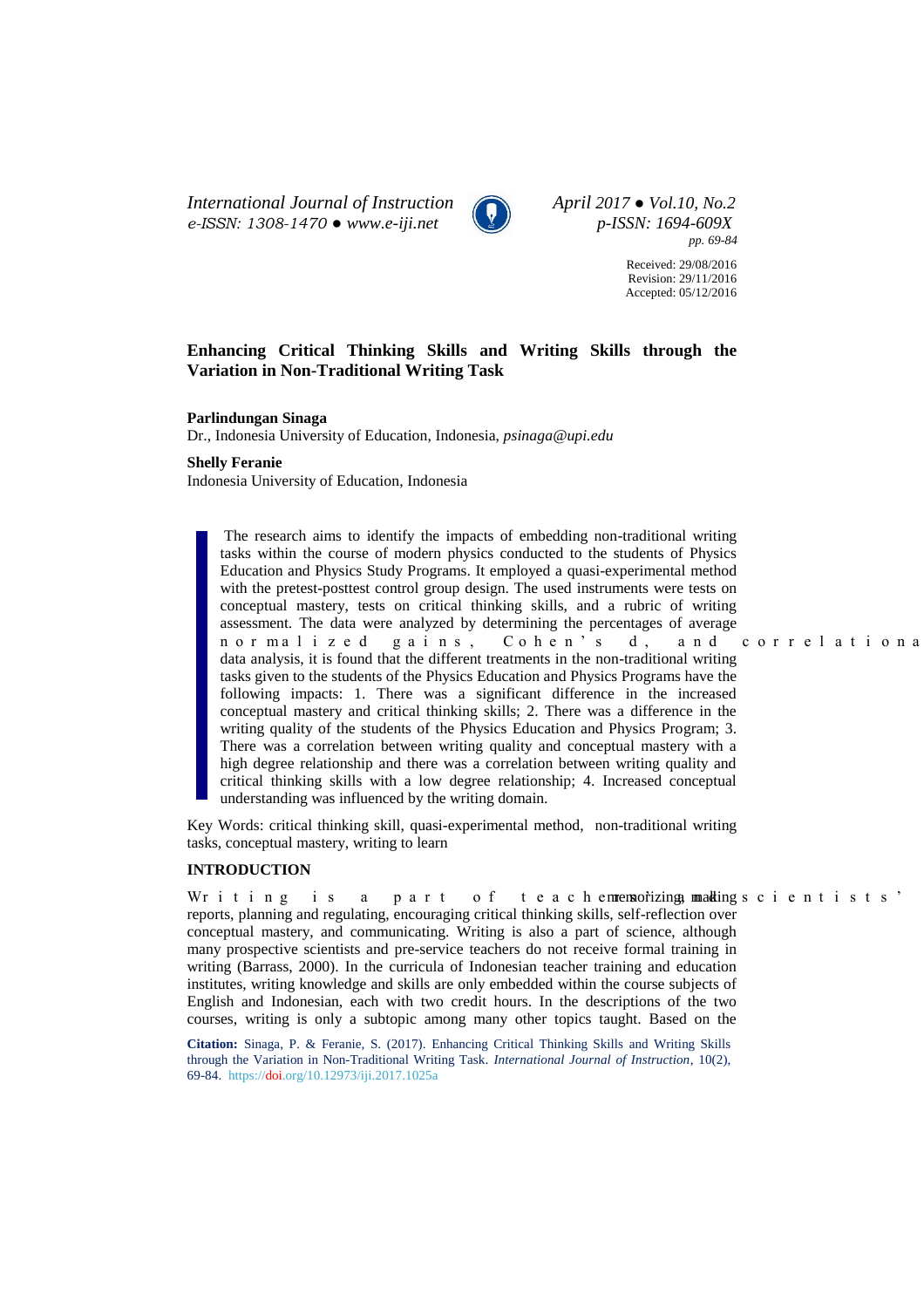interview with lecturers who teach the courses, obtained information that writing knowledge and skills are taught to students, but not optimally. The less than optimal teaching of writing has resulted in the low writing skills of pre-service teachers and future scientists. This was reinforced by one of the following fact: students are required to write articles research results and published by local journaling which is managed by the department of physical education. Each year there are 60 articles on average reviewed by editors, out of which only 27% of eligible. In addition, there is a lack of support for them to develop their writing skills. Thus, instructional strategies that can increase conceptual understanding as well as increasing the writing skills of pre-service teachers and prospective scientists are needed. Based on the facts, the strategy of writing to learn or writing in science embedded within various course subjects is the appropriate solution.

In the last three decades, the writing to learn strategy has put more stress on the use of non-traditional writing in science as a development of the role of traditional writing (Keys, 1999 a). Traditional writing refers to the use of writing in science teaching and learning for the purposes of communication and evaluation. However, the activity of traditional writing, such as taking notes from textbooks or taking notes during dictation probably cannot help students understand knowledge and communicate with others (Henderson & Wellington, 1998; Keys, Hand, Prain & Collin., 1999 b). In addition, this activity makes students passive and teaching and learning boring because it does not really engage students' mind (Henderson & Wellington, Meanwhile, non-traditional writing refers to the use of writing in science as a mode of learning through a number of various writing tasks, which is in line with the knowledge– transforming model (Bereiter & Scardamalia, 1987). The relationship between student planning, writing and learning in science, and the number of writing tasks has been investigated by Hand, Hohenshell, and Prain (2004), and the results show that nontraditional writing activity helps promote students' conceptual unders have found that students who do more than one non-traditional writing task can work on conceptual questions better than those who only do one writing task.

Prain & Hand (1996) proposed five elements to guide the learning of writing in science: writing type, writing purpose, audience, topic, and method of text production. Studies in general show that writing for authentic audiences in various formats increases students' engagement, helps students learn better, and increases satisfaction in the teaching and learning process (Hand, Yang, & Bruxwoort, 2007; McDermoth & Kuhn, 2011; Wallace, 2007; Gunel, Hand & Mcdermott 2009). As a whole, the studies of Gunel, Hand, and McDermot (2009), Hand et al. (2007), McDermott & Hand (2010), Kingir (2013), Atasoy (2015) indicate that students engaged in non-traditional writing for certain audiences can significantly increase their conceptual understanding and develop positive attitudes towards knowledge and writing, and the non-traditional writing helps them understand mix concepts.

The use of non-traditional writing tasks in science education is an area of research currently developing in the world. The types of writing such as writing self-explanations, making self-summary, or writing reports, enable students to apply newly gained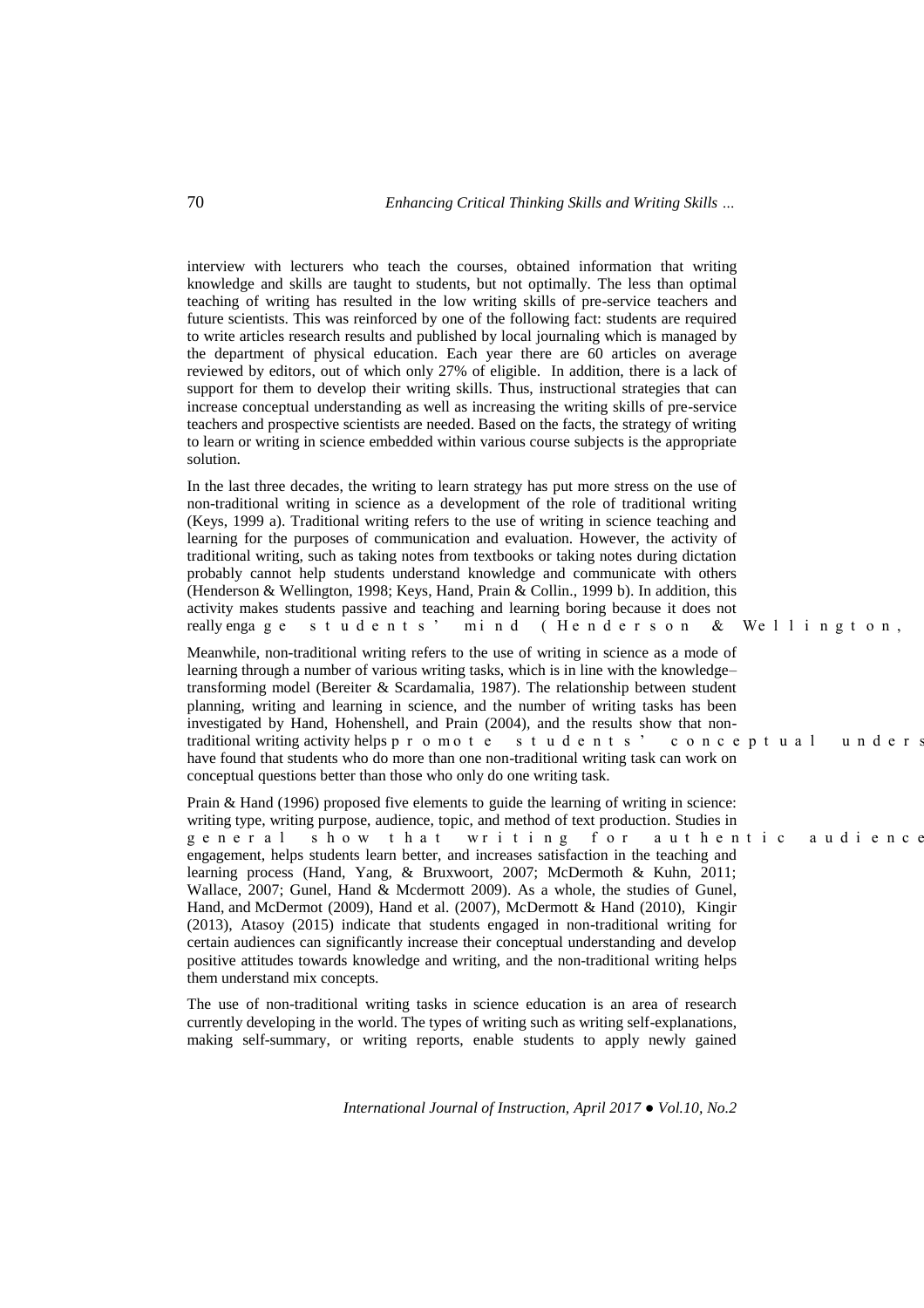concepts or ideas into different contexts. When writing individually or collaboratively, students can think critically and associate their understanding, both in social regulations and in the current scientific community knowledge (Keys, 1999 a; Keys et all, 1999 b). Consequently, they can build explanations and understand information from sources such as classroom discussion, laboratory, or textbooks. Based on this consideration, the research aims to broaden the area of this research into the part that has not been researched, namely to investigate the impacts of different non-traditional writing tasks in physics teaching and learning on students' incre<br>quality, and to identify the relationship betwe and to identify the relationship betwe critical thinking skills and conceptual understanding. The problem is formulated into the following research questions: 1) How does the conceptual understanding of the experimental and control class students increase? 2) How do the different treatments impact on increased conceptual understanding of each topic or domain? 3) How does the quality of students' writing differ between control class? 4) How does writing quality correlate with conceptual understanding? 5) How do the critical thinking skills of the experimental and control class students increase? 6) How do the different treatments impact on the increased critical thinking skills of the experimental and control class students? 7) Does the writing domain influence the quality of the writing products?

The contributions of this article to the literature are: 1) Finding the extent to which increased critical thinking skills can be distinguished as an impact of different types of writing tasks, authentic audiences, and text production; 2) Identifying the correlation between the quality of writing and increased conceptual understanding for each domain and the correlation between the quality of writing and critical thinking skills.

### **METHOD**

This study used a quasi-experimental research because researchers do not have the ability to randomly assign participants and/or ensure that the selected sample is homogenous as desired, and the limited ability to completely control all the variables and implications of treatment in the study group (Leedy & Ormrod, 2010 ).

This study design involves two classes of students grouped into experimental group and control group, then chosed non-equivalent control group design with pre-test and posttest (Cohen, Manion, & Morrison, 2007). Both group used direct instruction combined with writing to learn approach. Each class was given two writing tasks with different topics. The difference in the treatment of the experimental and control group lies on the writing tasks. The experimental group consisting of physics pre-service teachers was assigned to write subject material preparation for secondary students. The writing products would be used during their teaching practicum in secondary schools. Hence, the target audiences were secondary school students. The topics consisted of wave-particle properties of light and matter waves, adjusted to the secondary school physics curriculum. The control class was assigned to write a paper on concept explanation and its application in technology and daily life. The target audience was the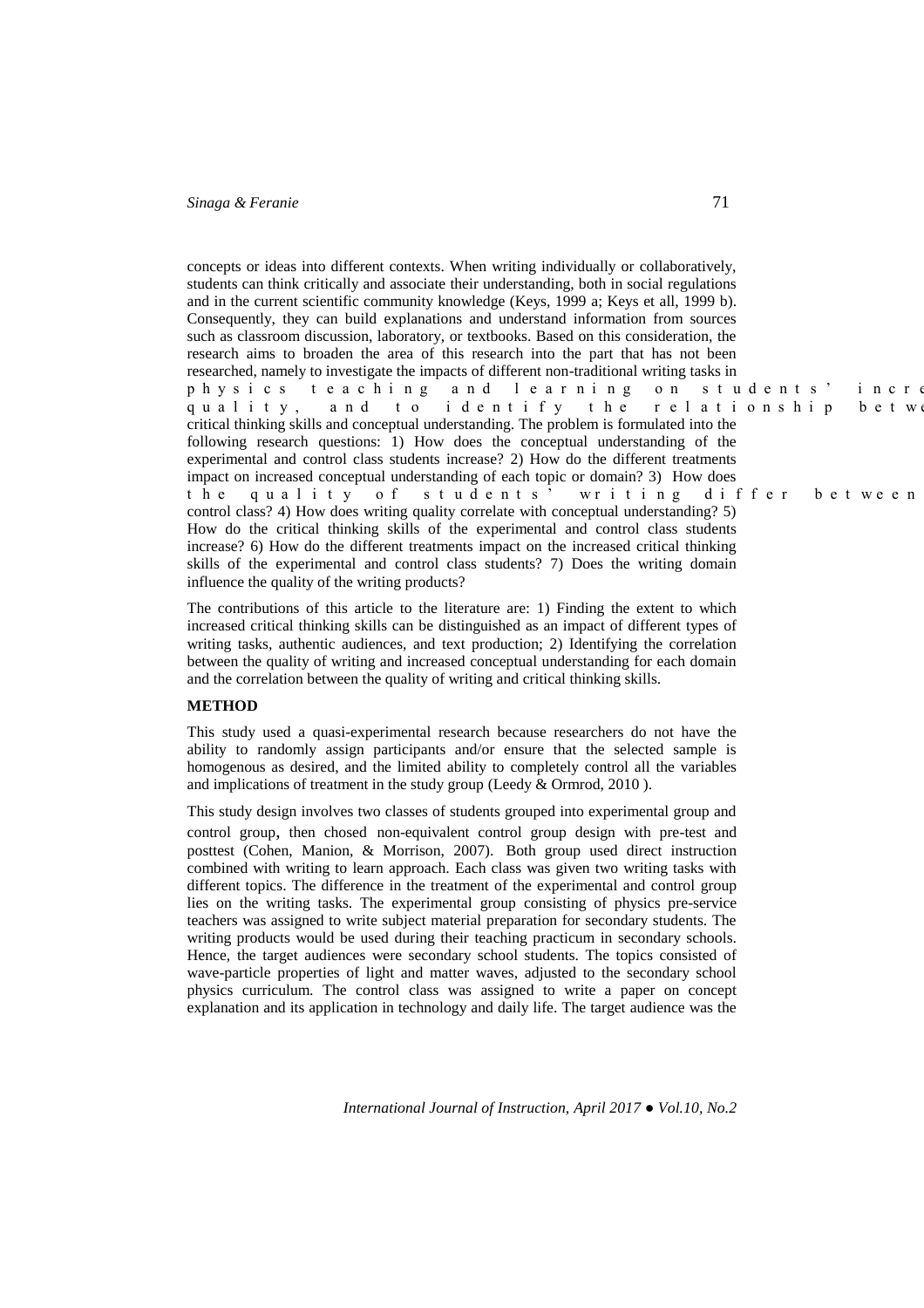lecturer teaching modern physics. The writing topics covered the wave-particle properties of light and matter waves.

Each topics of modern physics were taught in two meetings, with each meeting lasting for 4 x 50 minutes. The time allocated to do writing tasks was a week for each task. In the beginning of the course, a pretest of conceptual understanding was given, followed by teaching and learning, and then a writing task at the end of the course for both classes. In the subsequent meeting, before the teaching and learning of the second topic, each class was given a posttest of conceptual understanding of the first topic. The posttest for the second topic was given at the same time as the submission for the second writing task on the topic of matter waves. The pretest of critical thinking skills was administered in the beginning of the meetings for the first topic and the posttest was given at the end of the meetings for the second topic. To get good quality writing, at the end of the second meeting for the first topic, a lesson on how to write was embedded within the teaching and learning process. For the Physics Education Program students, the steps to write physics teaching materials were briefly taught, using the model of teaching material writing process (Sinaga, Suhandi.& Liliasari . 2014). For the Physics Program students, they were briefly taught how to write a paper. The writing on the first topic was returned to each student after feedback was given.

The research instruments consisted of concept mastery test, critical thinking skill test, and writing assessment rubric. The concept mastery instrument included a concept mastery test on the subject of wave-particle properties of light and a concept mastery test on matter waves. Tests mastery of concepts in the form of multiple choice questions with a number of 20 questions, while tests of critical thinking skills in the form of multiple choice questions with a number of 10 questions, adapted from the work Ennis (1996). The validity of the instrument was evaluated using the Pearson product moment and Reliability instruments were evaluated using the Kuder-Richardson KR-21 (Arikunto, 2013) the correlation coefficient of each items for conceptual mastery of instruments ranging from 0.42 to 0.79, and the coefficient of reliability tests 0.83. While the correlation coefficient of each item instrument of critical thinking skills range between 0, 41- 0, 88 to test reliability coefficient of 0.89 S t u d e n t s ' wr i t i n g was ass using a rubric of writing assessment. The elements assessed included: Concept accuracy, clarity of concept explanation (for example, whether the student uses multiple modes of representation or not), writing hierarchy, the breadth and depth of discussion, and the suitability of content to the writing form and target audience and to writing conventions.

### **Data Analysis**

The increase in concept mastery and critical thinking skills was determined by calculating the normalized gains, and the gains (1998). The analysis of the impacts of the different treatments on increased cognitive and critical thinking skills was carried out by calculating Cohen's and interpreted against Cohen's criteria (Coe, 2000). To analyz writing skills and cognitive as well as critical thinking skills, linear regression analysis was done (Sudjana, 2005).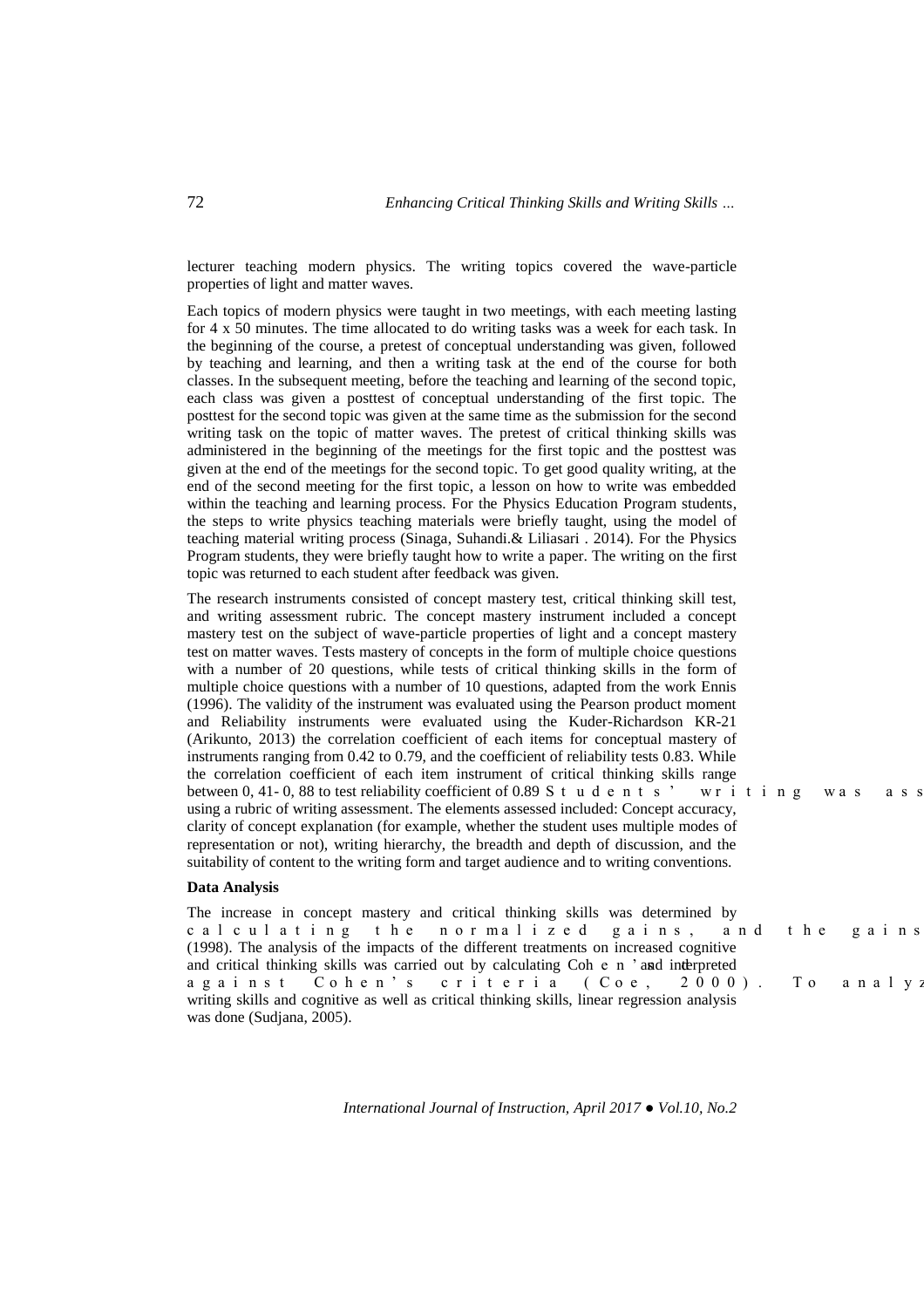# **Study Samples**

Samples are determined not to be based on strata, and not randomly, but based on their specific goals or called purposive sampling techniques (Arikunto, 2013).The subjects consisted of a total of 82 students enrolled in the modern physics course for the academic year of 2015-2016 in one of the state universities in Bandung, Indonesia. They are fourth semester second year student.They were divided into two classes, with 46 Physics Education Program students consisting of 16 male, 30 female and 36 Physics Program students consisting of 12 male and 24 female assigned to the experimental class and control class, respectively. Both classes were taught by the same lecturer.

### **FINDINGS**

The first research question is about how the conceptual understanding of the experimental does and control classes increase before and after treatment. The results of the calculation of average normalized gains for the experimental and control classes are displayed in Table.1.

|--|--|

Average normalized gains of conceptual understanding for each domain

| Domain                   |              | posttest | pretest |      |
|--------------------------|--------------|----------|---------|------|
| Wave particle properties | Control      | 50.28    | 26.24   | 0.19 |
|                          | Experimental | 78.12    | 29.42   | 0.69 |
| Matter waves             | Control      | 60.76    | 38.22   | 0.36 |
|                          | Experimental | 74.86    | 37.57   | 0.59 |

The second question is about how the different treatments impact on increased conceptual understanding for each domain. Its effect size was subsequently calculated, and the resulted Cohen's coefficient was interpr in Table 2.

#### Table 2

Effect Size for each domain

| Domain                   | Mean control | Mean Exp | <i>STDEV</i><br>$'$ <i>pool</i> | ~ohen d |
|--------------------------|--------------|----------|---------------------------------|---------|
| Wave-particle properties | 24.02        | 48.70    | 26.47                           | 0.93    |
| Matter waves             | 22.54        | 27 70    | 19.36                           | ).76    |

The third question is about how the quality of the writing produced by the experimental and control class students is. Students' was time for the first vanishes cond assignments was evaluated using writing assessment rubric with a score ranging from 0-100, in which the domains for the first and second assignments were wave-particle properties of light and matter waves, respectively. The average results of the experimental and control class students' writing task for each domain are prese

Table 3

The writing quality of the experimental and control class students for each domain

|              | Mean of Assignment 1 | Mean of Assignment 2 | Mean  |
|--------------|----------------------|----------------------|-------|
| Experimental | 57.28                | 70.64                | 63.96 |
| Control.     | 51.91                | 57.82                | 54.86 |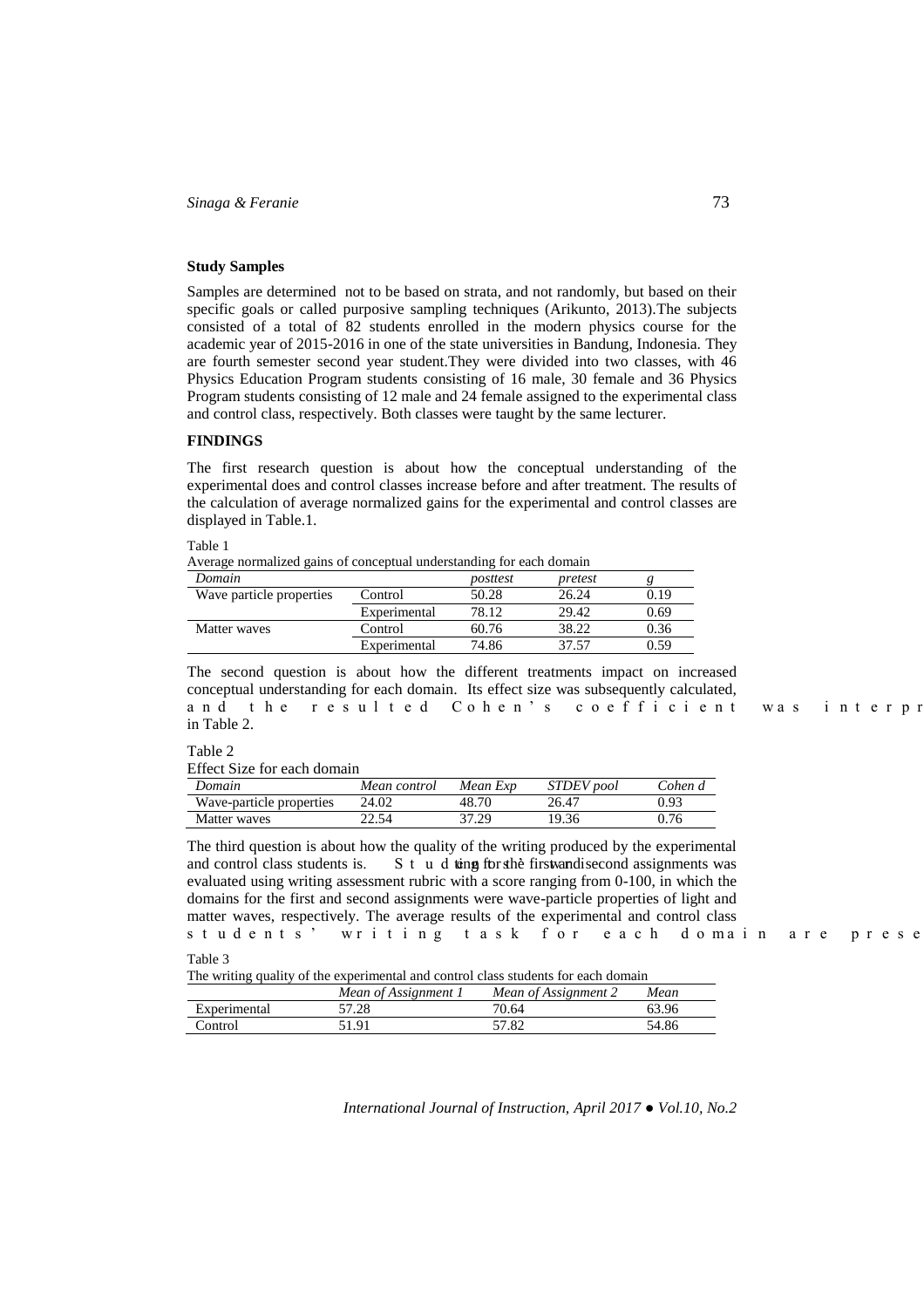The fourth question is about how the correlation between writing quality and conceptual understanding for each domain is. A correlation analysis was carried out to identify the degree of close ness between students' writing qualit understanding for each domain. For the domain of wave-particle properties, a linearity test at the significance level of  $\alpha = 0.01$  was concept mastery and writing quality was found to be linear with  $F_{tc}(0.68) < F_{0.99(26/18)} =$ 2.96. Its correlation coefficient was 0.78 with a high category, while the coefficient determination between variables was 0.61. For the domain of matter waves,  $F_{\text{tc}} = 1.51$ and  $F_{0.95(15/8)} = 3.12$  with the level of significance  $(\alpha) = 0.05$ . Because  $F_{\text{tc}}$  (1.54) <  $F_{0.95(15/8)}$  = 3.12, then it can be concluded that the regression equation was linear. The correlation coefficient was 0.65 with a high category and the coefficient determinant was 0.42. Based on the findings, the writing quality of each writing type and domain strongly correlated with students' co

The fifth research question is about how the critical thinking skills of the experimental and control class increase. The results of the calculation of average normalized gains are displayed in Table 4.

Table 4 Average Normalized Gains for critical thinking skills

|              | posttest | pretest |      |
|--------------|----------|---------|------|
| Control      | 56.67    | 29.35   | 0.38 |
| Experimental | 791      | 31.54   | በ ና3 |

The sixth research question is about how the different treatments imp critical thinking skills. The impacts of the different treatments on increased critical thinking skills are shown in Table 5.

Table 5

|  |  | Effect Size treatment on increased critical thinking skills |
|--|--|-------------------------------------------------------------|
|  |  |                                                             |

| Mean exp. | Mean cont. | $\cdot$ ) $F^{\intercal}$<br>exp. | 'ont | $\mathcal{F}V$<br>pool | ohen               |
|-----------|------------|-----------------------------------|------|------------------------|--------------------|
| 36.37     |            | 7.83                              | 4.62 |                        | . റ $\tau$<br>しょフェ |

The seventh research question is about how students' wr si with ng quality critical thinking skills. Based on linearity test,  $F_{\text{tc}} = 2.81$  and  $F_{0.95(15/8)} = 3.27$  with a

level of significance ( $\alpha$ ) = 0.05. Hence, it can be concluded that there was a linear relationship between the variables of writing quality and critical thinking skills. The correlation coefficient  $(r) = 0.24$  and was included under the category of low level correlation with the value of coefficient determinant of 0.06. Based on the criteria of degree of closeness, it can be concluded that writing quality has a low level correlation to critical thinking skills.

# **DISCUSSION**

The first research question is about how the conceptual understanding of the experimental and control class students'increases. The findings, as shown by table 1,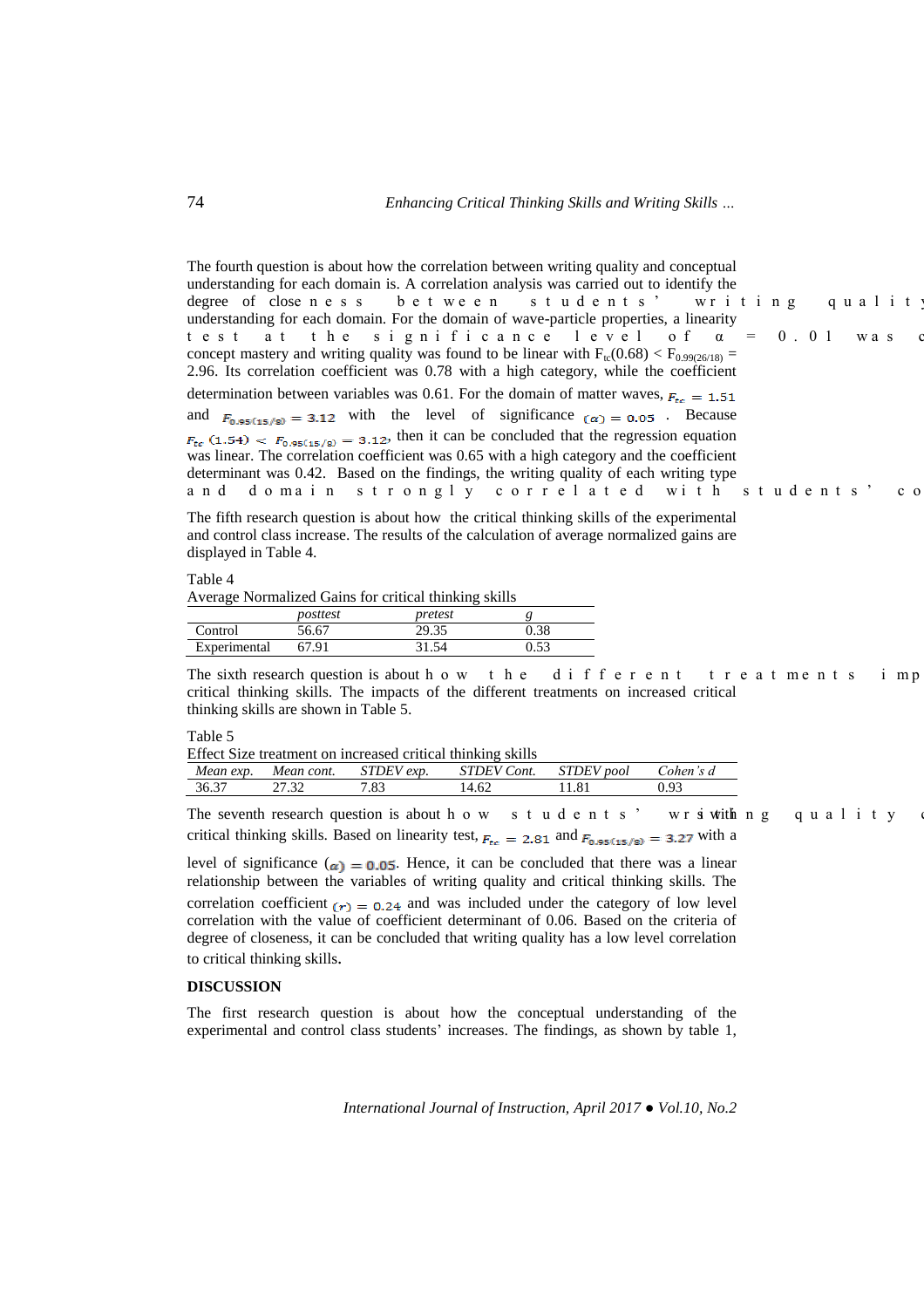indicate that the conceptual understanding of the experimental class students increased for both topics, which was categorized as a medium increase. Meanwhile, the increased conceptual understanding in the control class for the topic of wave particle properties of light and matter waves was categorized under the category of low and medium, respectively. The second research question is intended to find whether there is a difference in the increased conceptual understanding as a result of different treatments between the experimental and control classes, and the extent to which the impacts can be differentiated or whether the difference is significant. The results of the calculation are presented in Table 2. It is clear that different treatments have different impacts on increased conceptual understanding of the control and experimental classes for each domain. The value of Cohen's d for the topic of wave p categorized as high, while that of matter waves was medium. The findings of this research tend to be similar to those of previous research (Hand, Yang, & Bruxwoort, 2007; McDermoth & Kuhn, 2011; Wallace, 2007; Gunel, Hand, and McDermot, 2009; Gunel et all. 2009, Hand et all., 2007 b; McDermott & Hand 2010; Kingir, 2013; Atasoy 2015). Nevertheless, this research adds a finding that the writing domains also have influence on the levels of increased conceptual understanding. The increased conceptual understanding for the topic of wave-particle properties of light as a result of different treatments differed greatly between the experimental class and control class, while that for the topic of matter waves differed moderately.

The variations in the non-traditional writing tasks in relation to the third and fourth research questions have successfully identified a difference in writing qualities and correlation between conceptual understanding and writing quality. The writing quality of the experimental and control class students experienced an increase from the first to the second writing task. One of the factors that have made the increase possible is feedback given to the first writing task. In terms of average grade of writing, the experimental class had a greater grade average than the control class. Another finding identified is that there was a linear correlation between st mastery, and the correlation was categorized as high, both for the domains of waveparticle properties of light and matter waves.

In relation to the fourth to the seventh research questions, the research has successfully found several facts. The variations in non-traditional writing task result in increased critical thinking sk(1998), the average ansormalized ogain fold a ke's criter the experimental and control classes is the same, namely under the medium category. The effect size has helped identified that the impacts of variations in writing tasks between the experimental class and control class on increased critical thinking skills were significantly different, or the difference was under the high category. Another finding is that there was a linear correlation between writing quality and increased critical thinking skills, and the correlation coefficient was at the low level.

The factors that possibly have made differences in increased critical thinking skills, conceptual understanding, and writing qualities between the experimental and control classes can be traced from the variations in writing tasks. In this research, the writing task given to the experimental class was writing teaching materials for the preparation of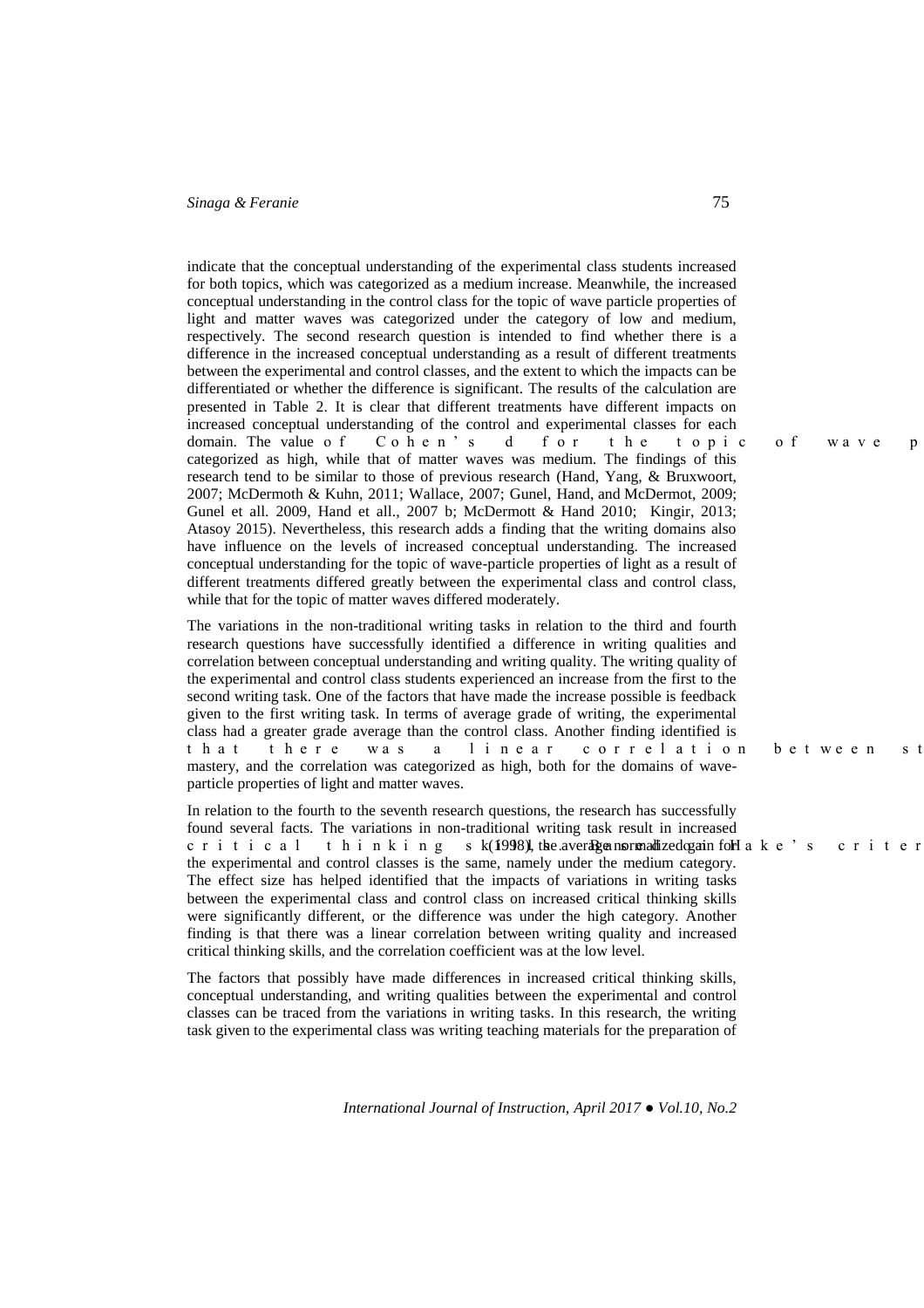pre-service teachers in taking the teaching practicum in secondary schools. The stages taken by these pre-service teachers in writing the teaching materials consisted of: 1) Analyzing physics curriculum for secondary school; 2) Determining the breadth and depth of the subject matter; 3) Determining the outline and hierarchy; 4) Making multiple representations for each concept covered in the subject matter; and 5) Writing a draft by combining the verbal and visual representations. The activities were formulated based on results of literature review of writing skill development. Graham (2006) noted that writing is a complex process, in which a good writer has to learn and master several different skills and strategies; for example, the special skills for actual writing process. A part of a writing task design is scaffolding to strengthen the habit of a prospective writer. In the perspective of instructional design, apart from the level of their education curriculum, students require structured tasks and deadlines (Guilford, 2001; Luttrel, Bufkin, Eastman & Miller, 2010; Regan & Pietrobon, 2010). Structured writing tasks are facilitated through multi-stage processes: Given the time limit for drafting, feedback from various perspectives, and opportunities for revision (Fisher, Gazza & Hunker, 2012; Guilford, 2001; Luttrell et al., 2010; Regan & Pietrobon, 2010). In addition, in order to be an effective writer, one requires knowledge about writing (for instance, target audiences, information about topics, etc.), and an effective writer needs to be motivated to write (Pajares, 2003).

In the first activity, students should read and study physics curriculum for senior high school, the topics of wave-particle properties of light and matter waves to be taught in the second semester of the eleventh grade of senior high school, and the core competencies and basic competencies that should be achieved by students in relation to the topics to write. In the second activity, students ought to learn about their target audiences, namely senior high school students. It is not guaranteed that their prior knowledge of the topics they gained from their previous modern physics course will be appropriate for secondary level. Hence, they would have to limit the breadth and depth of their writing based on the basic competencies found in the school curriculum. The next activity was for each student to plan the order of their writing, whether from the general to the specific, or vice versa. The correct outline with the correct order can only be made once the students understand the content. At this stage, students ought to reread and re-learn the topics of their writing, both from course notes and textbooks. Subsequently, they made concept maps, until finally they decided the content hierarchy of their writing.

After they had got a clear idea of the order of the writing, in the next activity students should plan how each concept or physics law covered in the writing would be represented. This activity will make them aware that although their target audiences are of the same level, each of them will have different reading abilities. should be able to accommodate the different reading abilities. Thus, students must use multiple representations of concept, at least two modes of representation, namely verbal and visual modes (pictures or graphs or diagrams and the like). Explaining concepts using multiple representations has multiple merits, in which besides the produced writing is more easily understood by the audiences, the student writers will benefit from the representations. As put forward by Ainsworth, Prain, & Tytler (2011), visual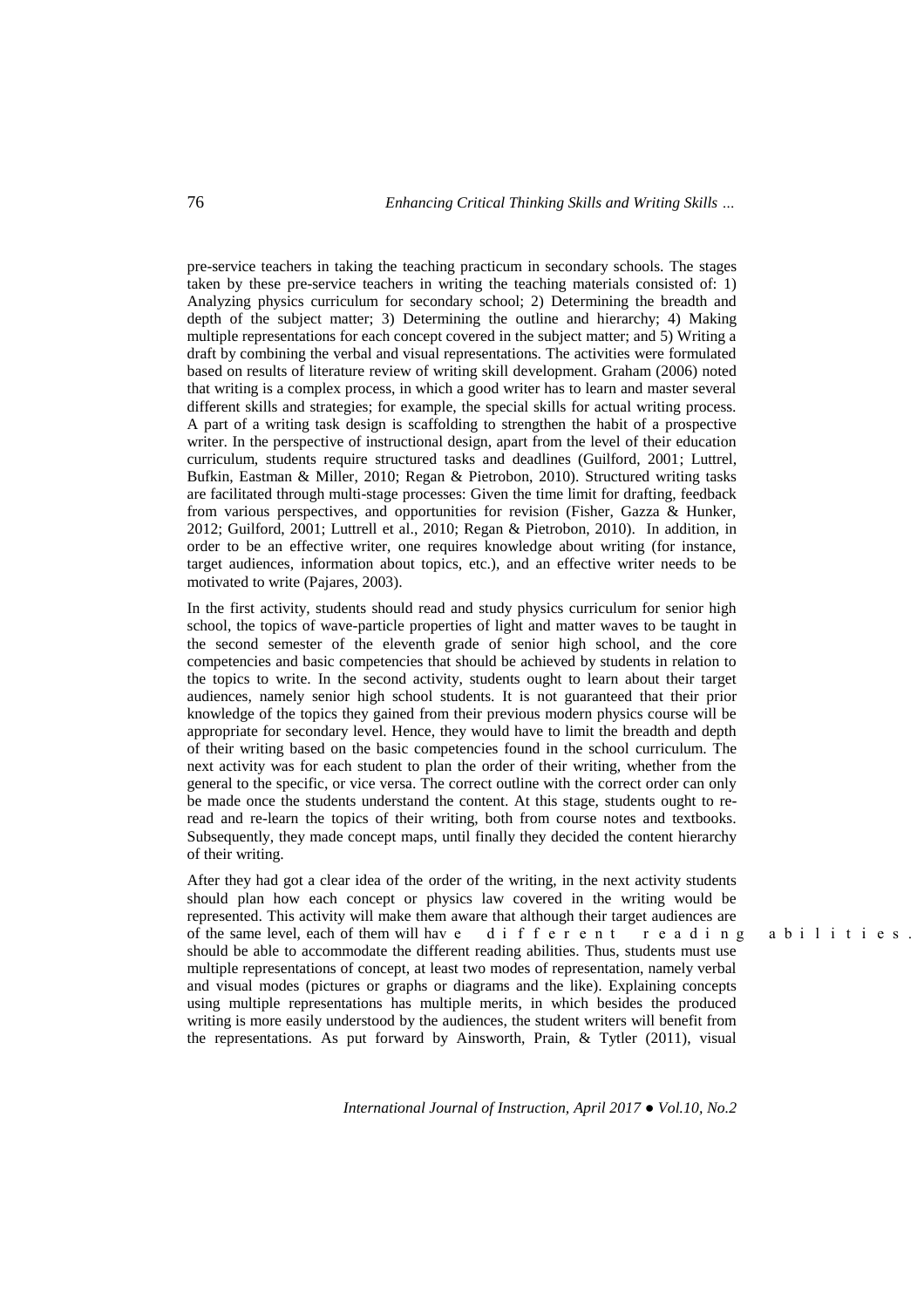representation such as drawing or sketches is a form of language and a communicative tool that supports the process of meaning making. Furthermore, drawing and sketching make students' dthpoluagyhtas signibfiecaannt role in dev creativity (McGrat & Brown, 2005). Several studies in the writing to learn area with multiple representations (Atila et all,2010; Gunel, Hand, & Gunduz, 2006; Hand, Gunel, & Ulu, 2009; Sinaga, Suhandi & Liliasari, 2015) used multimodal representations embedded in writing to learn activities in order to give benefits to the writers. Essentially, by assigning students to represent concepts with multiple representations, the students will be able to internalize their prior knowledge and the one they newly learned, train their creativity, and increase their critical thinking skills.

The fifth activity was to write a draft of teaching materials based on the outline made from the first to the fourth activities. At this stage, students should also pay attention to other things, such as put forward by Bailey (2003): Control over content, format, sentence, structure, vocabulary, punctuation, spelling, and writing formation; in other words, control at the sentence level. In addition, the writers should be able to formulate and integrate information cohesively and coherently in paragraphs and texts. Writing cannot be achieved when there is no coherence between words or sentences arranged in a certain order and connected in a certain way, and above all, it should be meaningful

The Physics Program students were assigned to write a paper. Each student was given this assignment twice, namely for the topics of wave-particle properties of light and matter waves, respectively. The first paper was to explain the concept of blackbody radiation, photoelectric effects, and x-rays, and their applications in technology and daily life. The second writing was concerned with explanations of matter waves and their application in the technology and daily life. The audience for both papers was the lecturer teaching the courses. The general format of the paper was determined by the lecturer, but the students were given freedom to be creative with their own writing.

The writing task given to the Physics Program students was different in terms of type of writing and audiences. After the students had gained knowledge about both topics from their courses, they had to process the content of each topic based on their own understanding. Subsequently, they had to transform the knowledge stored in their long term memory into their writing. The task on the first topic requires students to explain the physic phenomena, the experimental facts, and the theoretical explanations. They also had to explain in their papers the applications of this concept in technology and daily life. For instance, on the concept of photoelectric effects, students must explain how the phenomenon of photoelectric effect occurs, the experimental facts about the phenomenon, and then explain it theoretically. Besides, they had to explain the application of photoelectric effects, for example, in the technology of solar cells and how this technology is applied in daily life. Each student did a self-review of their own drafts, re-read their course notes, textbooks, and other sources to ensure that there was no misconception. They also edited and revised their writing until they finally became convinced that their papers were in accordance with the regulations.

The findings of this research demonstrate that the impacts of different treatments with variations in writing types, authentic audiences, and text production stages and domains,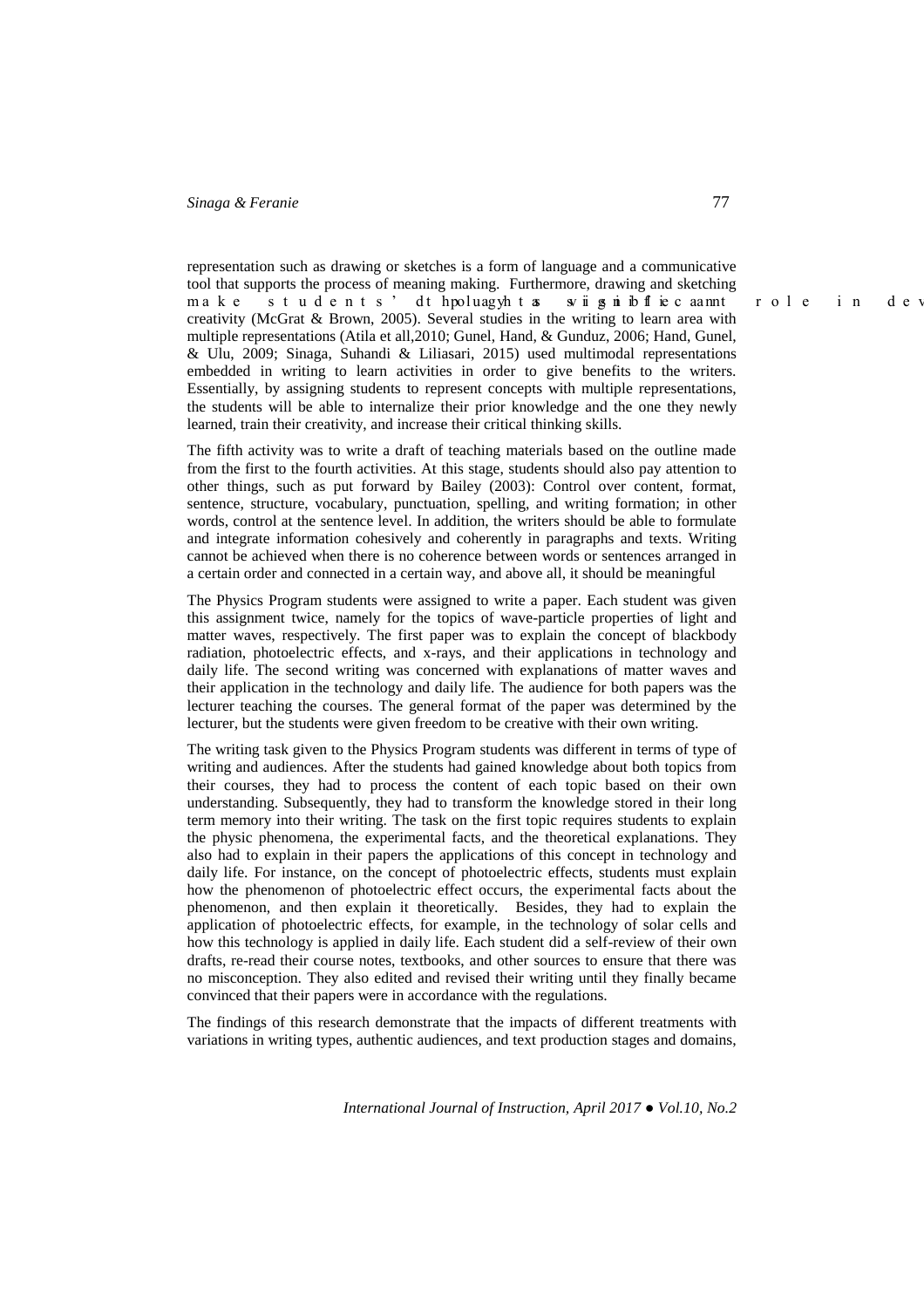between the experimental and control classes have significantly different impacts on conceptual understanding. The factors causing this are possibly the many stages taken to write and the many activities in reviewing and editing. The writing preparation of the experimental class was done through reading and analyzing the secondary school curriculum; writing goals or indicators; writing content hierarchy plan, such as making concept maps; writing an outline; making multiple representations of the concepts covered; and making drafts. The writing stages enable students to plan their writing in detail and comprehensively. In addition, at every stage, students must review, read, and edit. Hence, the activities of reviewing, reading, and editing were more frequently done by the experimental than the control class. Besides, target audiences of the Physics Education Program students were secondary school students, thereby encouraging them to make their writing more easily read and understood by the audiences. To do so, the students explained the concepts through multiple representations. Each concept covered in the subject matter was explained by multiple representations. In order for the students to represent concepts in multiple modes, they have to understand the concept in-depth first. Meanwhile, the stages of writing a paper taken by the Physics Program students starting from planning to text production—were not as complex as those taken by the pre-service program students. The fewer and less complex stages caused fewer activities of reviewing and editing. This is so because reviewing the accuracy of content is related to the activity of reading source texts. With fewer reviewing activities, the reading activities carried out by the Physics Program students become fewer as well. In addition, because the audience was the lecturer, the students were not burdened by the requirements of having their writing easily read and understood by their target readers. Based on this consideration, multiple representations were not really taken into account in their writing. It is these factors that cause a significant difference in the increased conceptual understanding between the experimental and control classes.

The findings of this research also show that there was a linear correlation between s t u d e n t s ' w r i t i n g q u a l i t y a n d c o n s that quality and consthaptual underst the average writing grade of the Physics Education Program students was greater than that of the Physics Program students. One of the possible factors to this is the repeated reading activity carried out by the Education Program students during the review and editing of their writing. The activity of reading textbooks or other sources during writing preparation is linked to writing quality (Breetvelt, van den Bergh, & Rijlaarsdam, 1996). These scholars stated that during drafting, reading can trigger other processes, such as planning (taking information from the long-term memory to make organization easier), translating to detect errors, or editing or understand the source document determines his or her skill in integrating the information into his or her writing. Revising writing also depends on reading strategies. Based on these findings, there is a linear correlation conceptual understandieptual understanding is, othe better students the writing products will be.

The research has also shown that variations in writing tasks had significantly different impacts on increased critical thinking skills, or the difference was categorized as high. In addition, it was also found that there was a linear correlation between writing quality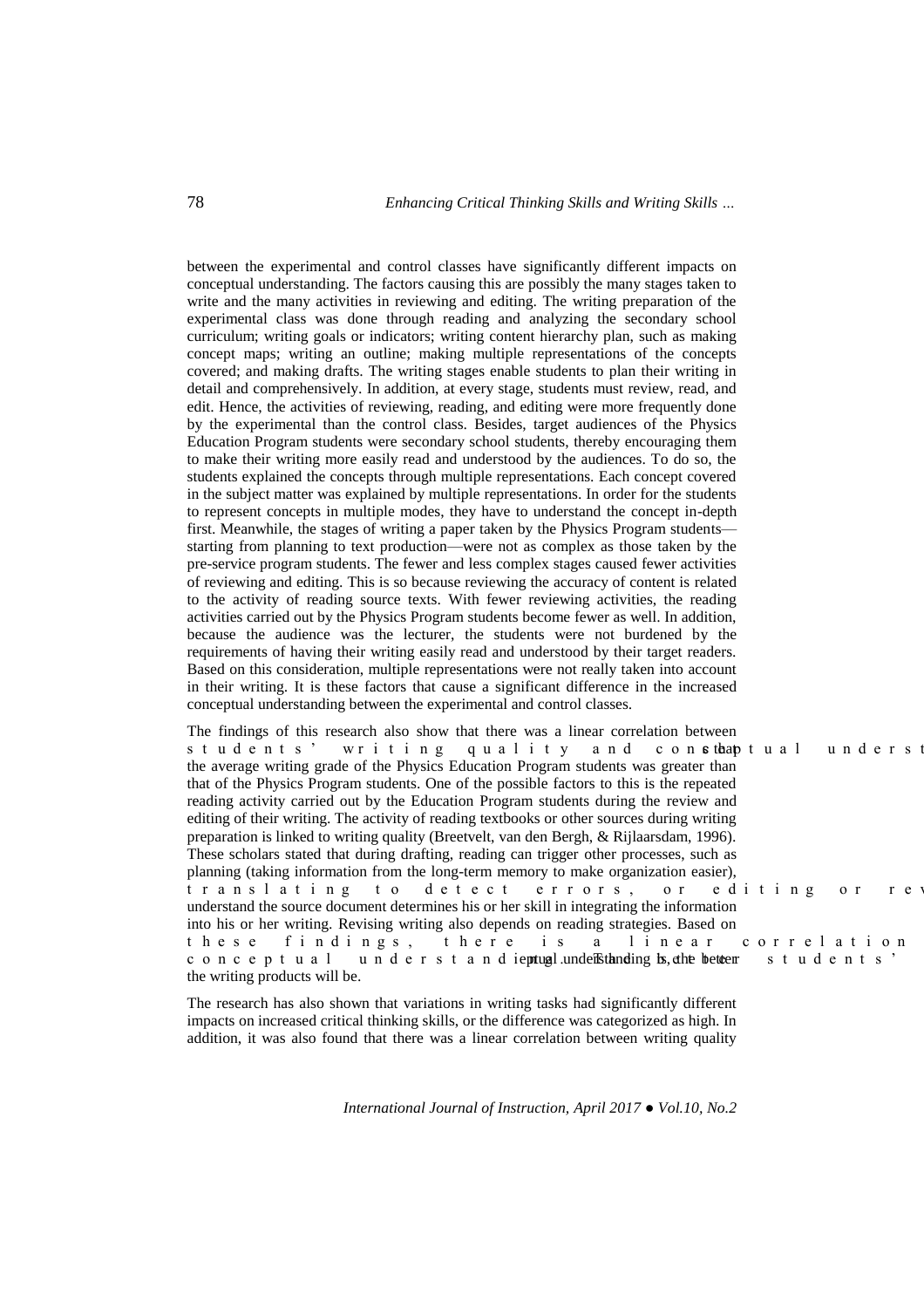and increased critical thinking skills. Educators agree that developing general thinking skills, especially critical thinking skills, is one of the main goals of education (Gelder, 2003). Physics teaching and learning in the course of modern physics through the implementation of non-traditional writing tasks can help realize this main goal of education. Ennis, H.R (in Crow & Linda, 1989) defined critical thinking as reasonable, reflective thinking focused on deciding what to believe. Ennis also defined critical thinking as reflective thinking, which requires reflective activities and should be oriented to understanding the nature of a problem, not only solving the problem (Crow & Linda, 1989). According to Cross et all. (2008), the writing to learn strategy is designed not only to involve the transmission of a series of facts that should be known by students, but to encourage students to engage in critically thinking about the concept of science, supporting claims using evidence, and justifying their ideas with practical explanations. The implementation of the writing to learn strategy in the modern physics course is focused on a certain set of pedagogical strategies that use writing not as a means of communication, but as way of encouraging critical thinking.

The specific abilities covered in the definition of critical thinking are: 1) analyzing arguments, claims, or evidence; 2) making inferences using inductive or deductive reasoning; 3) judging or evaluating; 4) making decisions or solving problems; and 5) asking and answering questions for clarification (Crow & Linda, 1989). The five elements of critical thinking can be successfully evoked through non-traditional writing in science, ultimately for the type of writing teaching material preparations with secondary school students as the target audiences and modern physics as the topic.

At the stage of learning about secondary school physics curriculum, students should evaluate or assess the sub-topics to be covered and decide the breadth and depth of the teaching materials to be written. At the stage of reviewing drafts, students should recheck whether their drafts have been in accordance with the curriculum requirements and whether there are no misconceptions. Therefore, students must reread the sources to clarify any question popping out during self-review. Analyzing arguments claims or evidence also takes place when students are at the stage of reviewing their writing. Hence, these factors have caused an increase in critical thinking skills in the implementation of the writing to learn strategy. This finding is in line with Paul and E  $\vert$  d e r  $\vert$  s s t a that immtellectual standards & larity, logics, relevance, and s t a that intellectual standards, & larity, logics, relevance, and content breadth and depth are the factors in designing writing task to promote critical thinking of the topics to write. Explicit feedback encourages students to move from learning on the surface learning to learning in depth, if strengthened by the logics of the concepts of critical thinking, relevance, breadth, and depth (Paul & Elder, 2008).

# **CONCLUSION**

Variations in non-traditional writing tasks which include writing types, authentic audiences, text production, and content given to the students of Physics Education and Physics Programs embedded within the course of modern physics have: 1) Successfully increased critical thinking skills, conceptual mastery, and quality of writing with significant differences in terms of levels of increases; 2) Shown that there is a strong correlation between writing quality and conceptual understanding, and there is a weak correlation between writing quality and critical thinking skills.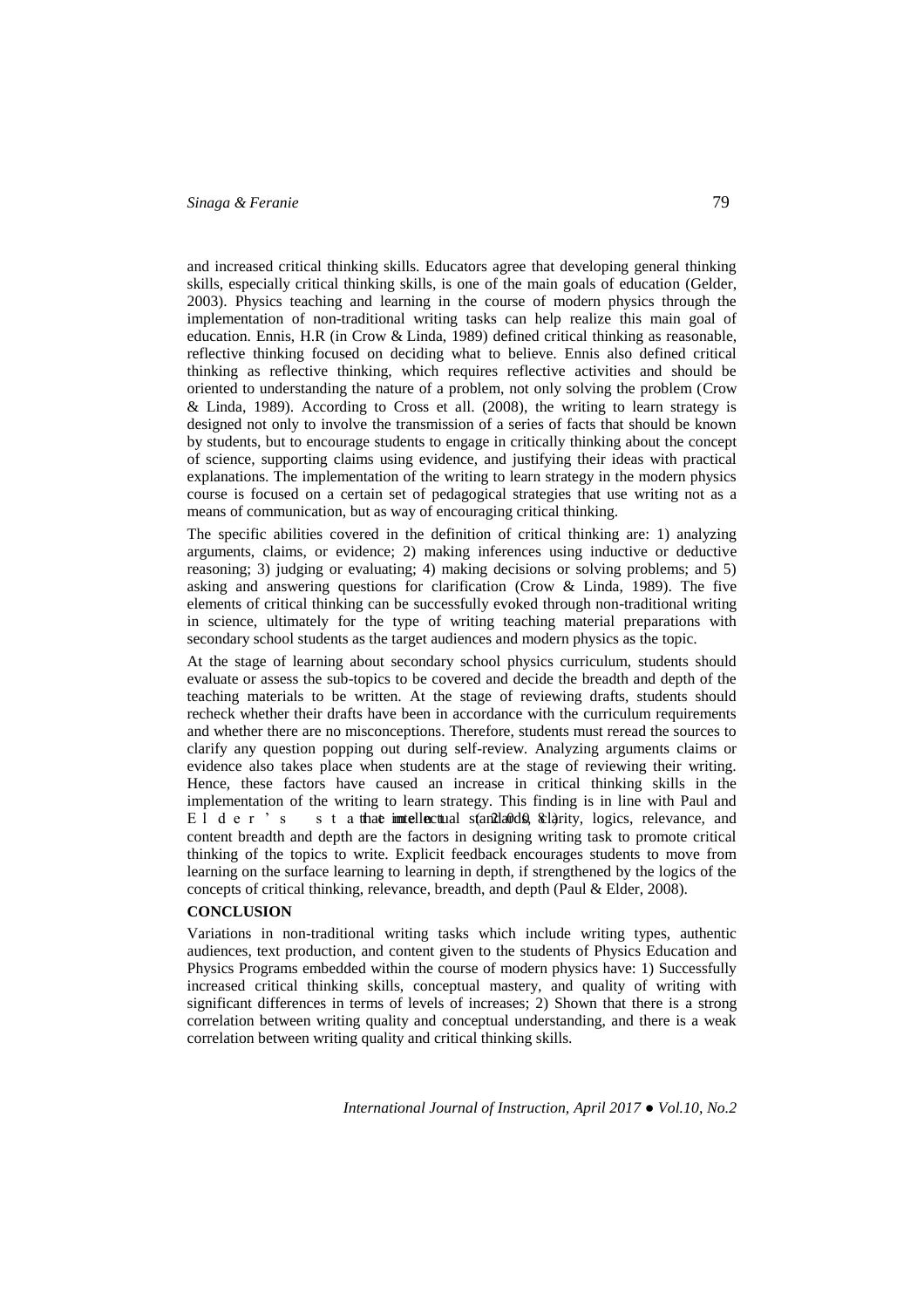## **ACKNOWLEDGEMENT**

The writers would like to express their gratitude to the Ministry of Research, Technology, and Higher Education of the Republic of Indonesia for the research grant on which this research was funded.

### **REFERENCES**

Ainswort, S., Prain,V., & Tytler,R. (2011). Drawing to learn in science. *Science*, 333, 1096- 1097.

Arikunto,S. (2013). *Prosedur penelitian: suatu pendekatan praktik.* Jakarta, PT Rineka Cipta.

Atila, M.E., Gunel, M., & Buyukkasap, E. (2010) The effect of using different multi-modal representation within writing to learn activities on learning force and motion unit at midle school setting. *Journal of Turkish Science Education*, 7(4), 128- 133, ISSN: 1340-6020.

Atasoy, S. (2013). Effect of Writing to- Learn Strategy on Undergraduates Conceptual Understanding of Electrostatic. *Asia Pasific Edu res,22*(4), 593-602.

Bailey, S**.** (2003). *Academic writing: a practical guide for students* .Routledge Falmer.

Barrass, R. (2000). *Scientist Must be Write, a guide tor better writing for scientists, engineers and students*. E & FN Spon, 11 New Fetter Lane, London.

Breetvelt, I., Van den Bergh, H., & Rijlaarsdam, G. (1996). Rereading and generating and their relation to text quality. An application of multilevel analysis on writing process data. In G. Rijlaarsdam, H. van den Bergh, & M. Couzijn (Eds.), *Theories, models, and methodology in writing research* (pp. 10-20). Amsterdam: Amsterdam University Press.

Bereiter,C.,&Scardamalia,M.(1987). *The psychologyof writen composition*. Hillsdale, NJ:Lawrence Erlbaum

Coe, R (2000). *What is an Effect Size?*A Guide for User. Draft version.

Cohen, L., Manion, L., & Morrison, K. (2007). *Research methods in education.* NewYork: Routledge

Cross, D., Taasoobshirazi, G., Hendricks, S., & Hickey, D. T. (2008). Argumentation: a strategy for improving achievment and revealing scientific identities. *International Journal Of Science Education* 30, 837- 861.

Crow, Linda (1989). *Enhancing critical thinking in the sciences society for college science teachers.* Washington, DC.

Ennis, R.H.(1996). *Critical Thinking*. Prentice Hall Inc, Upper Saddle River, NJ 07458

Gazza, E. A., & Hunker, D. F. (2012). Facilitating scholarly writer development: The writing scaffold. *Nursing Forum*, *47*(4), 278-285.

Gelder, Tim van (2003). *Teaching Critical Thinking: Lessons from Cognitive Science*. Available: [http://www.philosophy.unimelb.edu.au/reason/papers/Teaching\\_CT\\_Lessons.pdf.](http://www.philosophy.unimelb.edu.au/reason/papers/Teaching_CT_Lessons.pdf)

Graham, S. (2006). Strategy instruction and the teaching of writing: A meta-analysis. In C. A. MacArthur, S. Graham, & J. Fitzgerald (Eds.), *Handbook of writing research* (pp. 187- 207). New York: Guilford Press.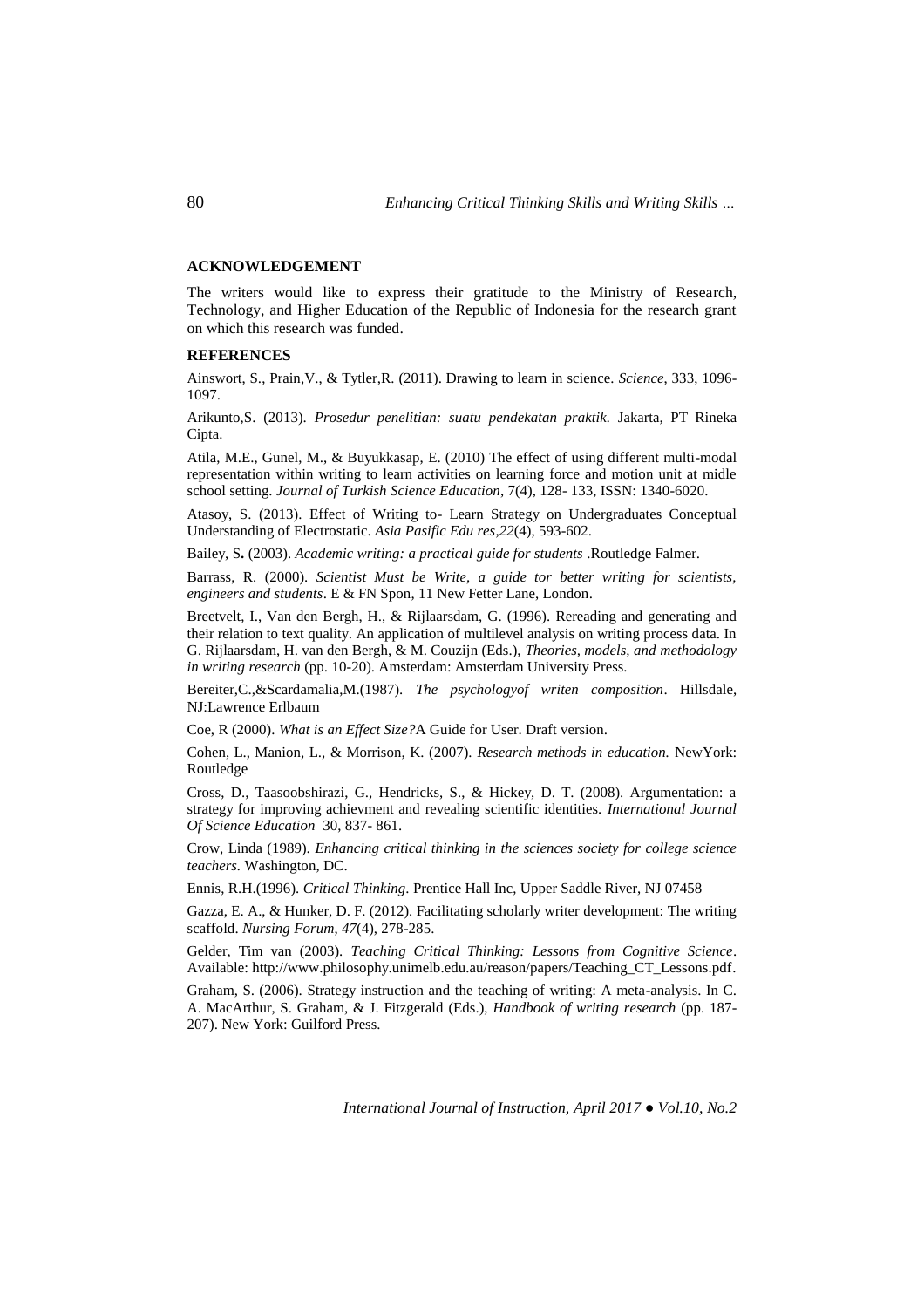Guilford, W. H. (2001). Teaching peer review and the process of scientific writing. *Advances in Physiology Education*, *25*(3), 167-175.

Gunel, M., Hand, B., & Mc Dermott, M.A. (2009). Writing for differences audiences: Effect<br>on high school students' c beauvaing prul linear hicrony on high school students' c*hearning and Instruction*, nderstanding *19*(4), 354-367.

Gunel, M., Hand, B., & Gunduz, S. (2006). Comparing student understanding of quantum physics when embedding multimodal representation inti two diffrerent writing formats: Presentation format vs summary report format. *Science Education, 90*(6), 1092-1112.

Hake, R.R (1998). Interactive–engagement vs traditional methods: A six- thousand student survey of mechanics test data for introductory physics course. *American Journal of Physics*,66,64-74.

Hand,B., Hohenshell, I., & Prain, V.  $(2004)$ . Exploring student's question when engaged with planned writing experiences: A study with year 10 science studen, *Journal of Research in Science Teaching, 41*(2), 186-210.

Hand, B., Yang, O.E., & Bruxvoort,C. (2007). Using writing to learn science strategies to improve year 11 students*International ale Journal of Science*ng of stoichi *and Mathematics Education, 5,* 125-143.

Hand, B. (2007). Cognitive, constructivist mechanism for learning science through writing. In C.S.Wallace, B. Hand, & V. Prain (Eds), *Writing and learning in the science classroom*. Dordrecht, The Nederlands: Springer.

Hand,B., Gunel, M.,& Ulu,C. (2009) Sequencing embedded multimodal representation in a writing to learn approach to the teaching electricity. *Journal of Research in Science Teaching, 46*(3), 225-247.

Henderson, J. and Wellington, J. (1998). Lowering the language barrier in learning and teaching Science. *School Science Review, 79* (288), 35-46.

Keys, C. W. (1999a) Revitalizing writing in scientific genres: connecting knowledge production with writing to learn in Science. *Science Education, 83*, 115-130.

Keys, C. W., Hand, B., Prain, V. & Collins, S. (1999b) Using the science writing heuristic as a tool for learning from laboratory investigations in secondary science *Journal of Research in Science Teaching*, 36(10), 1065-1084.

Kingir, H,S. (2013). Using no-traditional writing as a tool in learning chemistry, *Eurasia Journal of mathematics, Science Technology Education*, 9(2) 101-114.

Leedy, P. D., & Ormrod, J. E. (2010). *Practical research: Planning and design* (9th ed.). Upper Saddle River, NJ: Prentice Hall.

Luttrell, V. R., Bufkin, J. L., Eastman, V. J., & Miller, R.(2010). Teaching scientific writing: Measuring student learning in an intensive APA skills course. *Teaching of Psychology*, *37*(3), 193-195.

McDermott, M.A., & Kuhn, M. (2011). Using writing for alternatives audience in a college integrated science course, *Journal of College Science Teaching 41*(1), 40-45.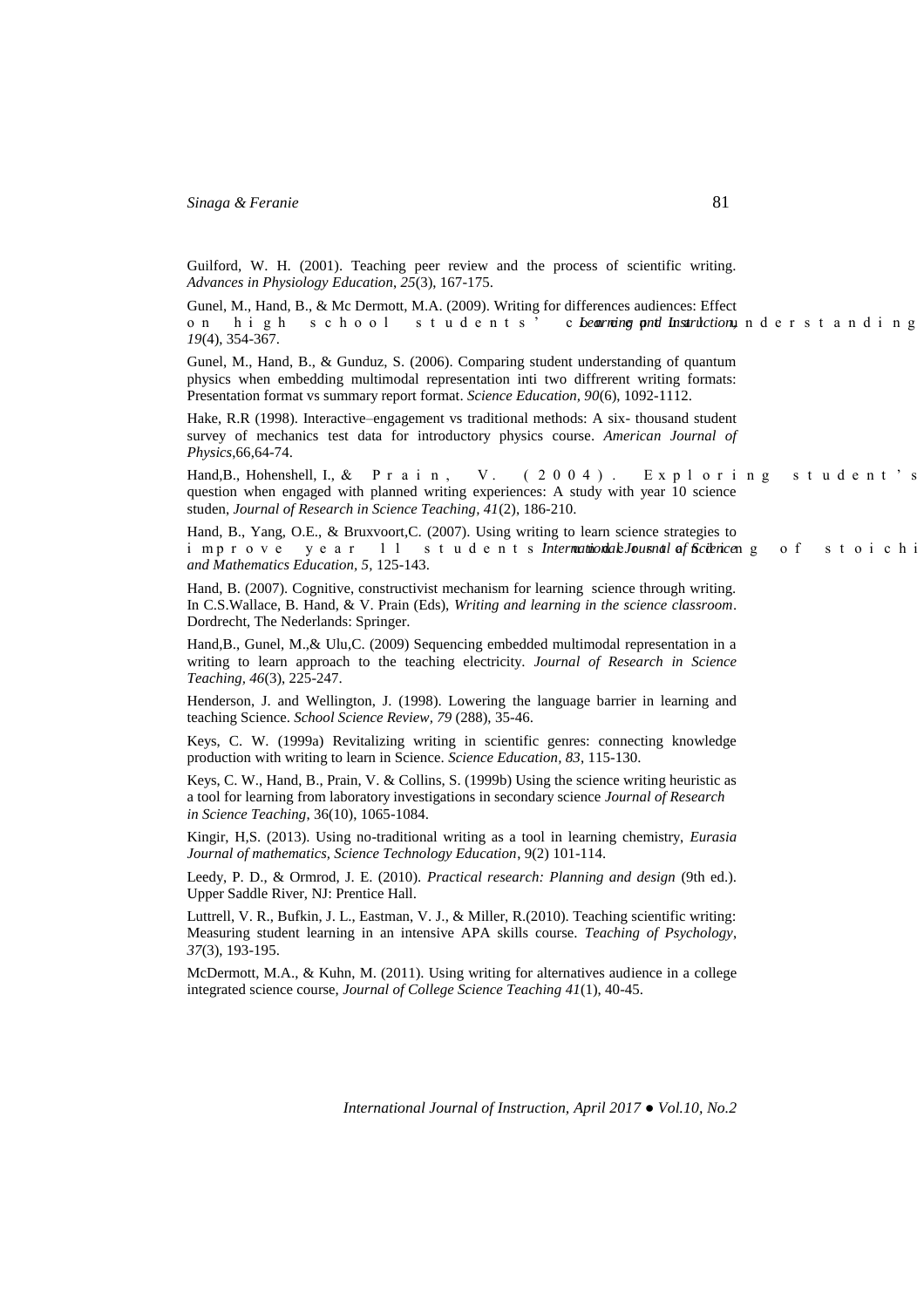McDermott, M.A., & Hand, B. (2010). A secondary reanalysis of student perception of nontraditional writing task over a ten year period, *Journal of Research in Science Teaching,*  47(5), 518-539.

McGrath , M.B., & Brown, J.R. (2005). Visual learning for science and engineering, *Computer graphics and Application*, IEEE, 25(5), 56-63.

Pajares, F. (2003). Self-efficacy beliefs, motivation, and achievement in writing: A review of the literature. *Reading & Writing Quarterly, 19,* 139-158.

Paul, R., & Elder, L. (2008). *The thinker's guide to analytic thinking: How to take things apart and what to look for when you do* (2nd ed.). Dillon Beach, CA: The Foundation for Critical Thinking.

Prain,V., & Hand,B. (1996). Writing and Learning in secondary science: Rethinking practices. *Teacher and Teacher Education*, 12, 609-626.

Prain, V. (2007). The role of language in science learning and litearcy. In C.S.Wallace, B, Hand & V. Prain (Eds), *Writing and Learning in the science classroom*, Dordrecht, The Nederland Springer.

Regan, M., & Pietrobon, R. (2010). A conceptual framework for scientific writing in nursing. *Journal of Nursing Education*, *49*(8), 437-443. [http://dx.doi.org/10.3928/01484834-20100430-02.](http://dx.doi.org/10.3928/01484834-20100430-02)

Sinaga*,*P., Suhandi,A .,& Liliasari. (2014). Improving the Ability of Writing Teaching Materials and Self-Regulation of Pre-Service Physics Teachers through Representational Approach, *International Journal of Sciences: Basic and Applied Research, 15*(1), 80-94.

Sinaga,P., Suhandi, A., & Liliasari. (2015). The Effectiveness Of Scaffolding Design In Training Writing Skills And Improving Physics Conceptual Understanding: Preparing Preservice Physics Teachers To Be Novice Writers Teaching Materials, *International Journal of Instruction , 8*(1) 19-34.

Sudjana, S. (2005). *Metode statistika edisi ke-6*. Bandung : Tarsito.

Wallace, C.S. (2007). Evidence from the literature for writing as a mode of science learning. In C.S .Wallace,B. Hand & V. Prain (Eds), *Writing and Learning in the Science Classroom*. Dordrecht, The Nederlands Springer.

#### **Turkish Abstract**

#### **Geleneksel Olmayan Yazı Konularındaki Farklılıklarla Eleştirel Düşünme ve Yazma Becerisini Arttırmak**

Bu araştırma, Fizik Eğitim Programlarının ve Fizik eğitimi alan öğrencilerin modern fizik eğitiminde kullanarak bunun etkilerin**i** ırtmaanı **ön htest ttkaoniysout** asmançlamaktad gruplu yarı deneysel yöntem ile desenlenmiştir. Veri<br>düşünme becerileri testi ve yazma değerlendirme ank düşünme becerileri testi ve yazma değerlendirme ank analizlerinin sonuçlmamıdıra vgeörFeizlik ziPkroleğamlarındaki ö geleneksel olmayan yazma konularındaki farklı uygula bilgi düzeyi ve eleştirel düşünme becerilerinde anl EğitiminFdezkik vPerogramındaki öğrencilerin yazma niteli gözlenmiştir. 3. Yazı niteliği ve kavramsal bilgi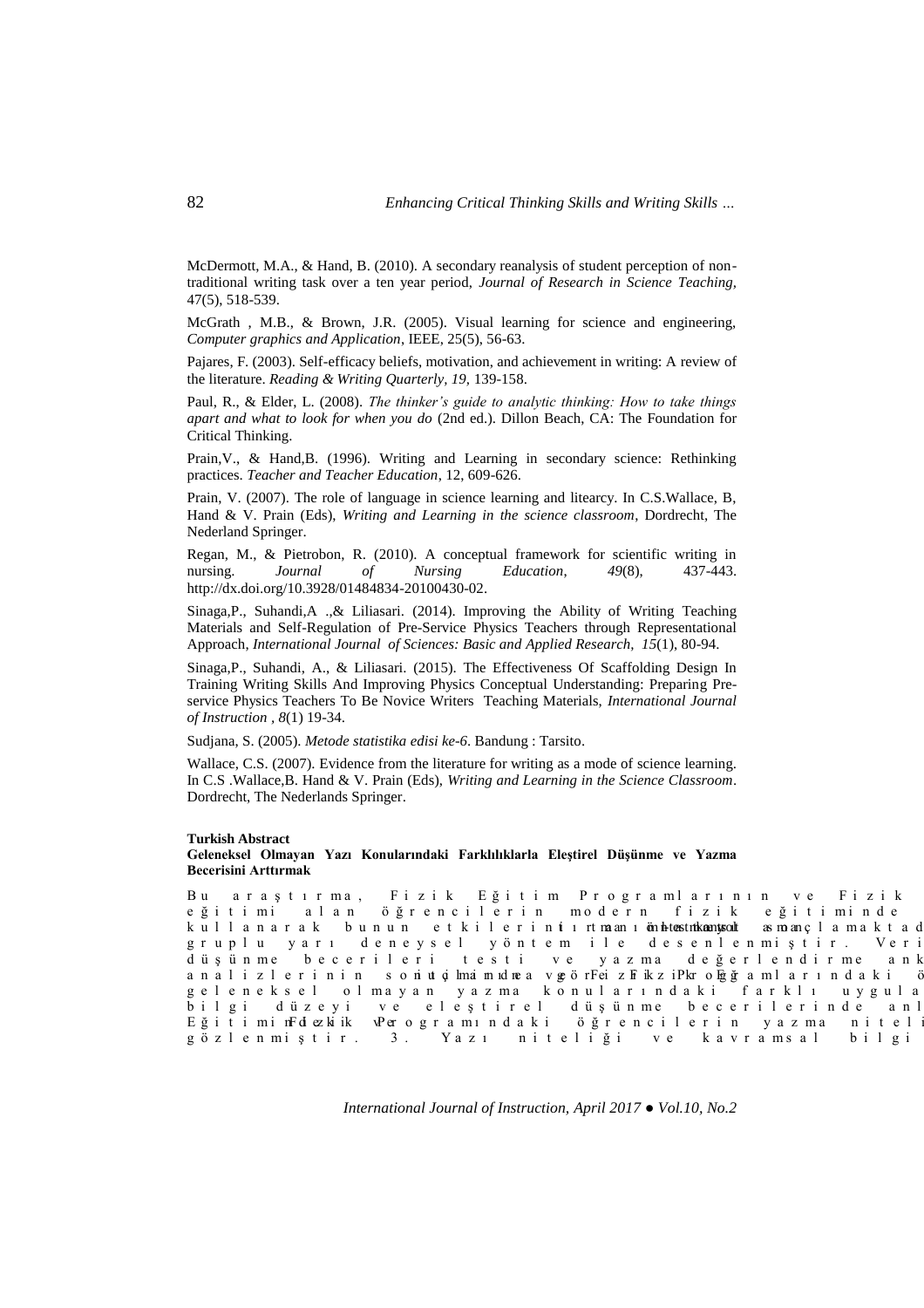korelasyon; yazı niteliği ve eleştirel d4üşünme beceril Artan kavramsal anlama düzeyi yazma alanından etkilen

Anahtar Kelimeler: eleştirel düşünme becerisi, yarı deneysel yön konuları, kavramsal bilgi düzeyi, yazmayı öğrenme

#### **French Abstract**

### **Amélioration de Compétences Pensantes Critiques et Compétences d'Écriture par la Variation dans Tâche d'Écriture Non traditionnelle**

La recherche a pour but d'identifier les impacts<br>traditionnelles dans le coursiants de Ensepignementideque moderne le coursiants de Enseignement ideque moderne co Physique et des Programmes d'Étude de AdpeérPinnyesnitqaulee. Il a avec le design depogsrtotuenset téLmeosinin psrter tuense tn t sutilisés é maîtrise conceptsueclolmep, ét de enscets e sptesn s saunt edse critiques et l'évaluation. Basé sur les résultats d'analyse de don dans les tâches d'écriture non traditiucoennelles donnée les Programmes de Physique ont les impacts suivant: 1. Ily avait une différence signi la maîtrise conceptuelle accrue et les compétences pe dans la qualité d'éc $t$ ion de Physique et le Prográmme de Physique;s de l'Éduca 3. Il y avait une corrélation entre l'écriture de la relation de degré et il y avait une corrélation entr pensant critiques avec une relation de degré basse; 4. La influencée par le domaine d'écriture

Mots lCal écs ampétence pensantex opéritimente al ba méthodie herasdi non traditioennee dre esptuleal lmea,îthr'i és criture pour apprendre

#### **Arabic Abstract**

**Δ**<br>Δίδια Δεν θέα από την προσειχή στο προσειχή στο προσειχή στο προσειχή στο προσειχή στο προσειχή στο προσειχόμεν<br>Προσειχή στο προσειχή στο προσειχή στο προσειχή στο προσειχή στο προσειχή στο προσειχή στο προσειχή στο π

يهدف البحث إلى التعرف على اآلثار من تضمين كتابة المهام غير التقليدية ضمن مسار الفيزياء الحديثة التي أجريت لطالب تعليم الفيزياء و برامج دراسة الفيزياء. وقد وظفت أسلوب شبه التجريبي مع تصميم المجموعة الضابطة الختبار البعدي والقبلي. وكانت األدوات المستخدمة اختبارات على إتقان المفاهيمي، اختبارات على مهارات التفكير الناقد، وعنوان تقييم الكتابة. وبناء على نتائج تحليل البيانات، وجدت أن العالجات المختلفة في كتابة المهام غير التقليدية نظرا لطالب التعليم الفيزياء وبرامج الفيزياء لّها تأثيرات التالية: 1 ـ كان هناك اختلاف كبير في زيادة إتقان المفاهيمي ومهارات التفكير النقدي. 2 كان هناك اختلاف في نوعية الكتابة للطلاب من التعليم الفيزياء والفيزياء البرنامج. 3 كان هناك علاقة بين نوعية الكتابة وإتقان المفاهيمي مع وجود عالقة بدرجة عالية، وكان هناك عالقة بين نوعية الكتابة ومهارات التفكير النقدي مع وجود عالقة بدرجة قليلة، وقد تأثر .4 زيادة الفهم المفاهيمي المجال الكتابة.

الكلمات الرئيسية: الحرجة مهارة التفكير وطريقة شبه التجريبي، كتابة المهام غير التقليدية، إتقان المفاهيمي، والكتابة للتعلم

#### **German Abstract**

#### **Verbesserung der kritischen Denken Fähigkeiten und Schreiben Fähigkeiten durch die Variation in nicht-traditionellen Schreiben Aufgabe**

Die Forschung zielt darauf ab, die Auswirkungen der Einbettung von nicht-traditionellen Schreibaufgaben im Rahmen der modernen Physik zu den Studenten der Physik Ausbildung und Physik Studienprogramme du Es cverwenede fleui eine tquasizu identifizi experimentelle Methode mit dem Pretest-Posttest-Kontrollgruppen-Design. Die verwendeten Instrumente waren Testen auf konzeptionelle Beherrsch und eine Rubrik der schriftlichen Bewertung. Basierend auf den Ergebnissen der Datenanalyse hat sich herausgestellt, dass die verschiedenen Behandlungen in den nichttraditionellen Schreibaufgaben, die den Studierenden der Physik- und Physikprogramme gegeben wurden, 1. Es